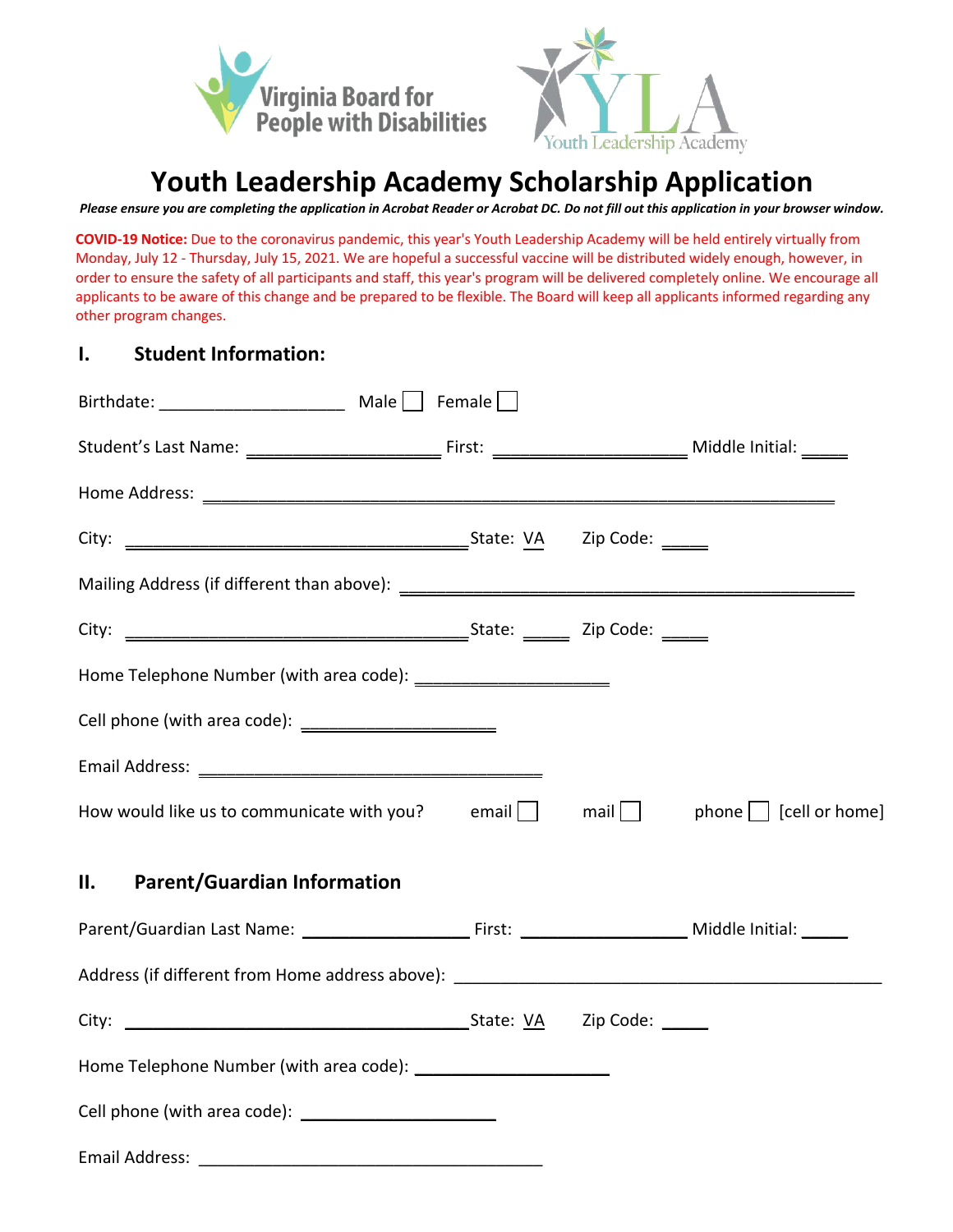| How would like us to communicate with you?                          | email $\Box$ mail $\Box$ phone $\Box$ [cell or home] |
|---------------------------------------------------------------------|------------------------------------------------------|
| III. School and Community Involvement:                              |                                                      |
|                                                                     |                                                      |
|                                                                     |                                                      |
|                                                                     |                                                      |
|                                                                     |                                                      |
|                                                                     |                                                      |
|                                                                     |                                                      |
|                                                                     |                                                      |
|                                                                     |                                                      |
| Grade level on December 16, 2021: ________________________          | Anticipated Graduation Date: _____                   |
| Please list the school classes in which you are currently enrolled: |                                                      |

 Briefly list your involvement with your school and community. This may include *any offices you held, club memberships, after school activities, volunteer activities* or *work experiences*. List the type of activity and year of involvement.

| <b>Type of Activity</b> | Year<br>  Involved |
|-------------------------|--------------------|
|                         |                    |
|                         |                    |
|                         |                    |
|                         |                    |

Briefly describe some of your interests and hobbies that you pursue in your free time.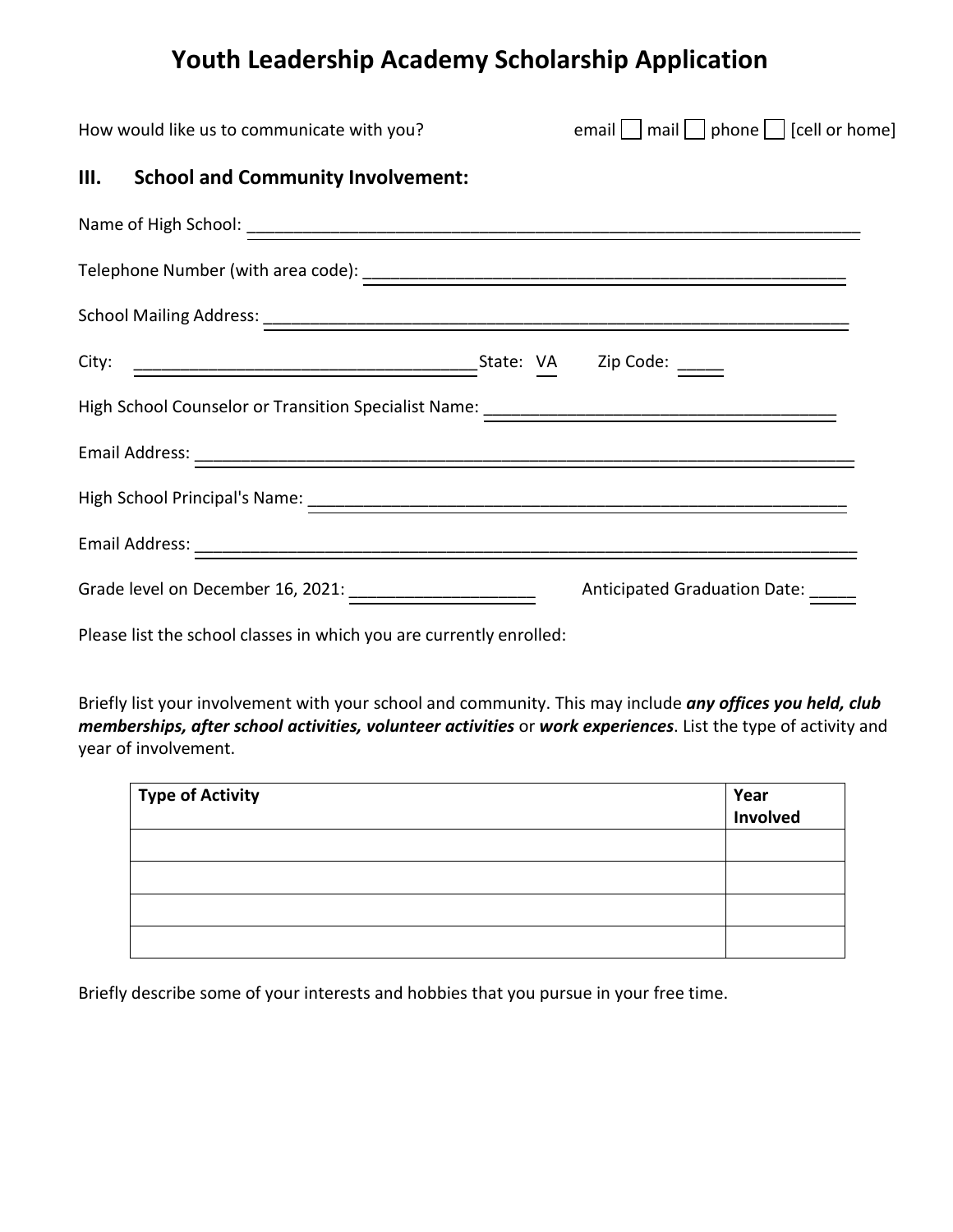#### **IV. Letters of Recommendation:**

**At least two letters of recommendation**, which describe why you (student) would benefit from this personal, leadership and career development program are required. One letter **must** be from a high school representative *(teacher, principal, counselor, coach)* and one **must** be from a community representative *(representative of a civic or social activity, employer, neighbor, religious leader or representative)* outside your school (not a relative). The representatives may mail or e-mail the letter to:

> **Youth Leadership Academy Virginia Board for People with Disabilities 1100 Bank St, 7th Floor Richmond, VA 23219 [training@vbpd.virginia.gov](mailto:training@vbpd.virginia.gov)**

 **Important: Applications and Letters of Recommendation must be received by the Virginia Board for People with Disabilities by 5:00 p.m. on Friday, April 2, 2021.** 

#### **V. Ethnicity/Disability Information:**

Race/Ethnic Background: White  $\bigsqcup$  Black  $\bigsqcup$  Hispanic  $\bigsqcup$  Asian  $\bigsqcup$  Other  $\bigsqcup$ 

| Do you have a Developmental Disability? $\Box$ Yes $\Box$ No |  |
|--------------------------------------------------------------|--|
|                                                              |  |

What is your disability (developmental or other disability)?

How does your disability affect your life?

#### **Tell Us About You. Additional pages may be added if necessary:**

Tell us why you want to participate in this personal, leadership and career development program.

How did you hear about the YLA program (name of the teacher, friend, program, and/or website)?